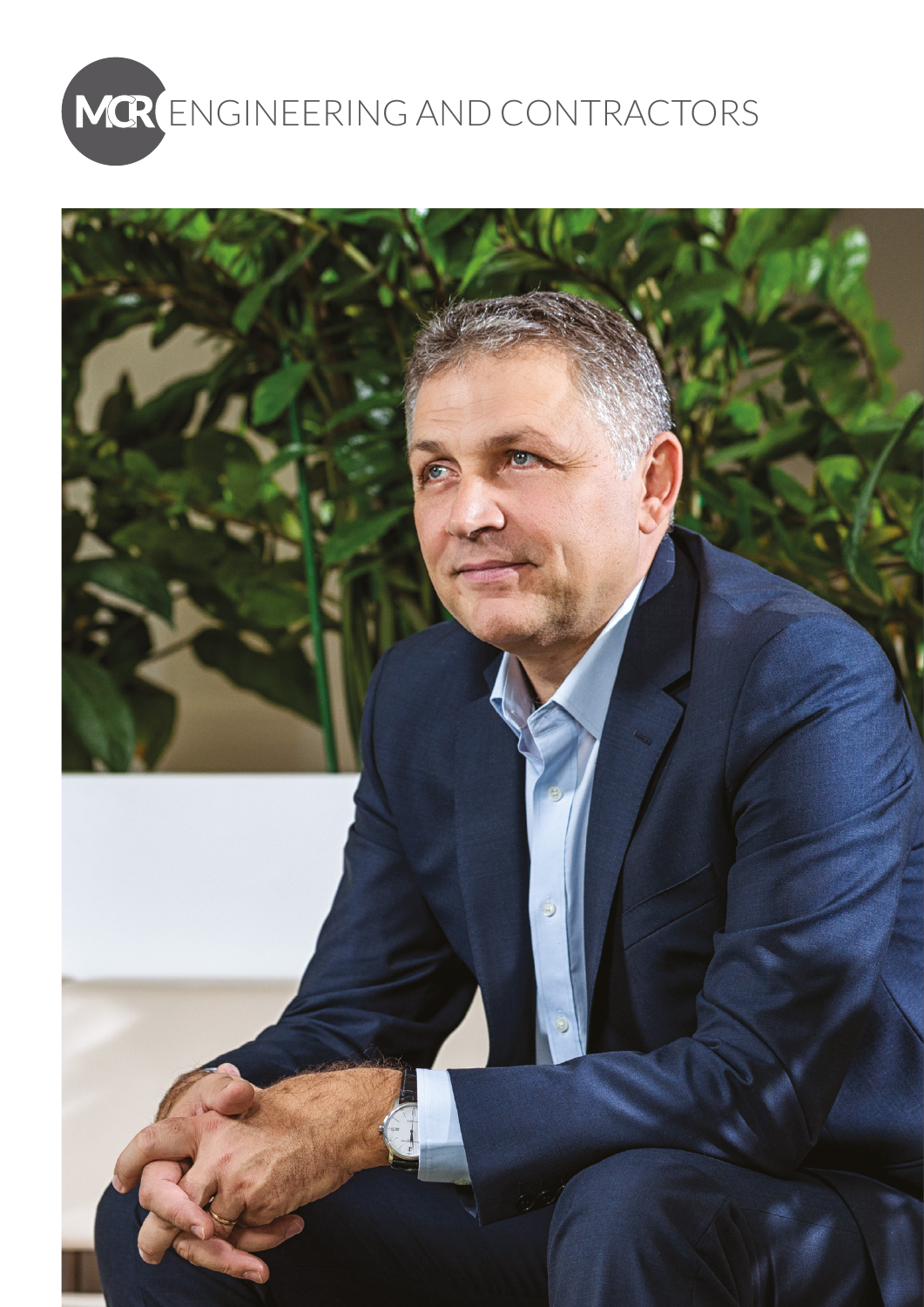## THE BENEFITS OF GOING DIGITAL ALL-IN **INTERVIEW**

*MARIUS PERSINARU, CEO, Schneider Electric*

**1. Schneider Electric operates as a bridge<br>
1. Connecting a traditional industry, like<br>
1. Exercy, with the future of technology,<br>
through digitization and Internet of Things Form connecting a traditional industry, like energy, with the future of technology, through digitization and Internet of Things. For your clients, what are the advantages of going digital all-in?** 

The benefits of going digital all-in are beyond any doubt. According to a repository of 230 customer projects that our company completed all over the world in the last 5 years - all of them based on our digital platform, EcoStruxure – the process of digital transformation has 12 key business benefits, divided into three main categories: capital expenditure, operational expenditure and an additional category comprising sustainability, speed & performance.

Although some might fear that digital transformation is a costly and complicated process, the projects studied in the report show the opposite: digital transformation is associated with significant cost savings – an average of 24% in energy consumption, an average of 35% in capital expenditure costs and time optimization. In Industrial apps, digitization means less energy, fewer labor hours and materials and an increased productivity of up to 50%.

Our perspective is clear: digital transformation is the only way to make companies more efficient and

more innovative. Whether they are able to do this on their own or they need a trusted third party to

support their transformation is for them to decide.<br>**How do you plan to develop the 2.4 How do you plan to develop the<br>
necessary skills in your workforce,<br>
<b>2.2.4 How have a** keeping in mind that is becoming more<br>
and more difficult to find skilled labour? Is **necessary skills in your workforce, keeping in mind that is becoming more and more difficult to find skilled labour? Is re-skilling workforce the solution?**

The issue of insufficient or lacking full-qualification workforce is affecting many industries and regions across the globe. Besides the natural limitations of the continuously decreasing number of the population – very common in developed countries or in countries affected by the migration of the young to Western countries, which is also the case for Romania, the new world of automation also comes with some changes in the traditional role of workforce. Nevertheless, the idea that new technologies will gradually replace humans is not likely to play out. The reason is that technology does not have – at least up to this point – independent judgement or adaptability. So, according to our vision, the best approach is to empower the workforce in order for people to be able to improve the performance of the business's automated assets. People are and should be there to

*Predictive analytics, smart control, augmented reality – every piece of these technologies can help the workforce to make the best decisions for the best performance of the business.*